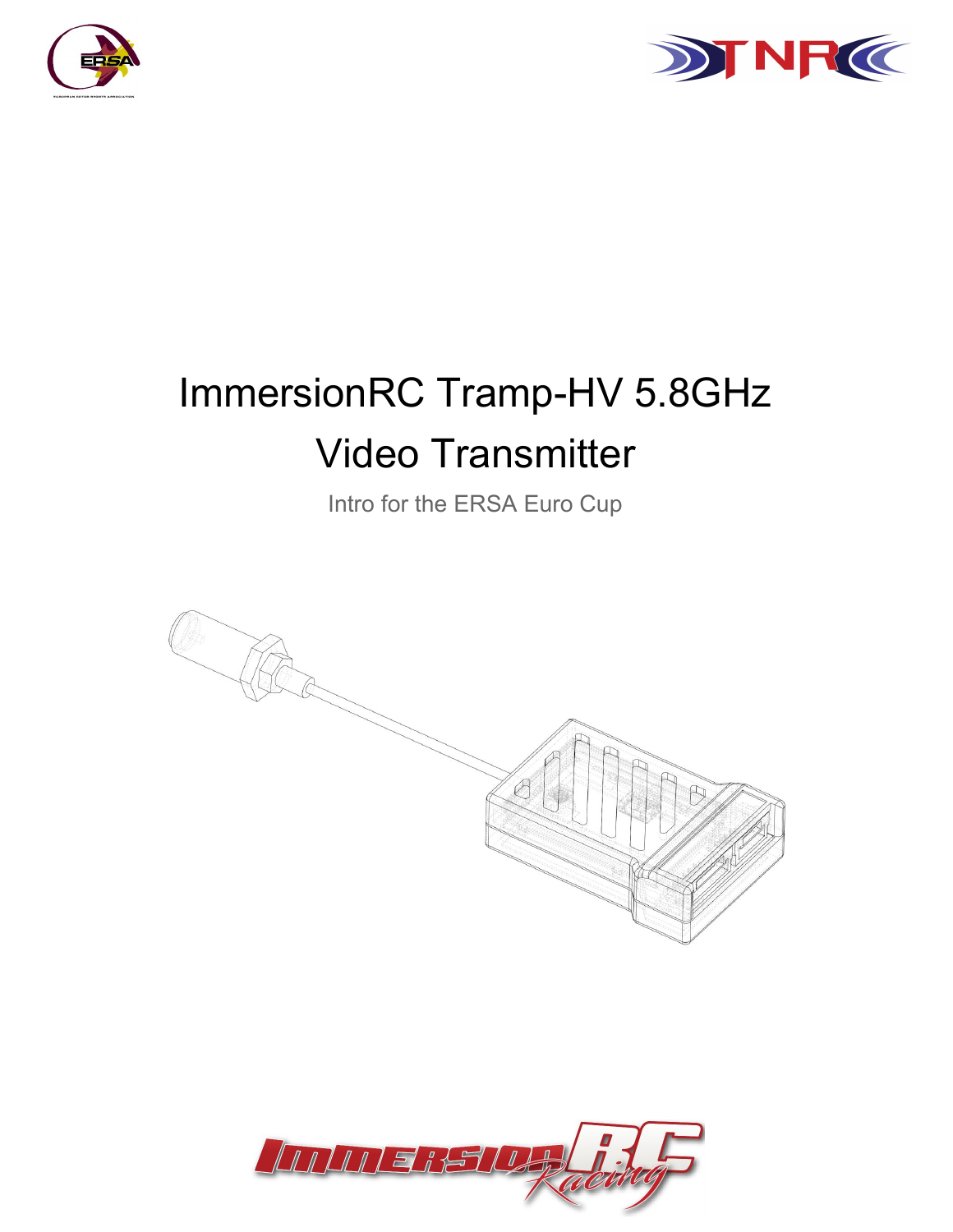



# Introduction

At this event we will be using a new video transmitter technology, which is designed purely to facilitate FPV racing events.

This technology was successfully used at FPVAirShow 2016 in France, where over 170 pilots raced for 3 days with very low inter-heat down-time.

Since you are a pilot racing at this event, there are several things that you need to know about the new transmitter. **Please read this document carefully**, there is stuff in here which you will not have seen before!

#### **Some things that are a little different about this transmitter… (ok.. A lot different!)**

- When powered up at the event, it will be in 'safe' mode, transmitting on a 'private' channel, with extremely low power (a few hundred nano-Watts), to allow for testing.
- The race organizer can define its band, channel, and power level without touching your quad, and without powering it up (we call this **TNR**, or '**Touch 'n' Race**' )
- When you power down your quad after a race, the transmitter will return to 'safe' mode..
- The private channel may be received on a test receiver that we will supply, and will be available during technical inspection.
- It never 'glitches' other transmitters when powered up.
- It uses a new locking micro-connector, for which we will supply cables.
- It is tiny... really tiny, for a vTx that includes a switching regulator for direct LiPo connection, and can supply up to 1A at 5V to power your camera.

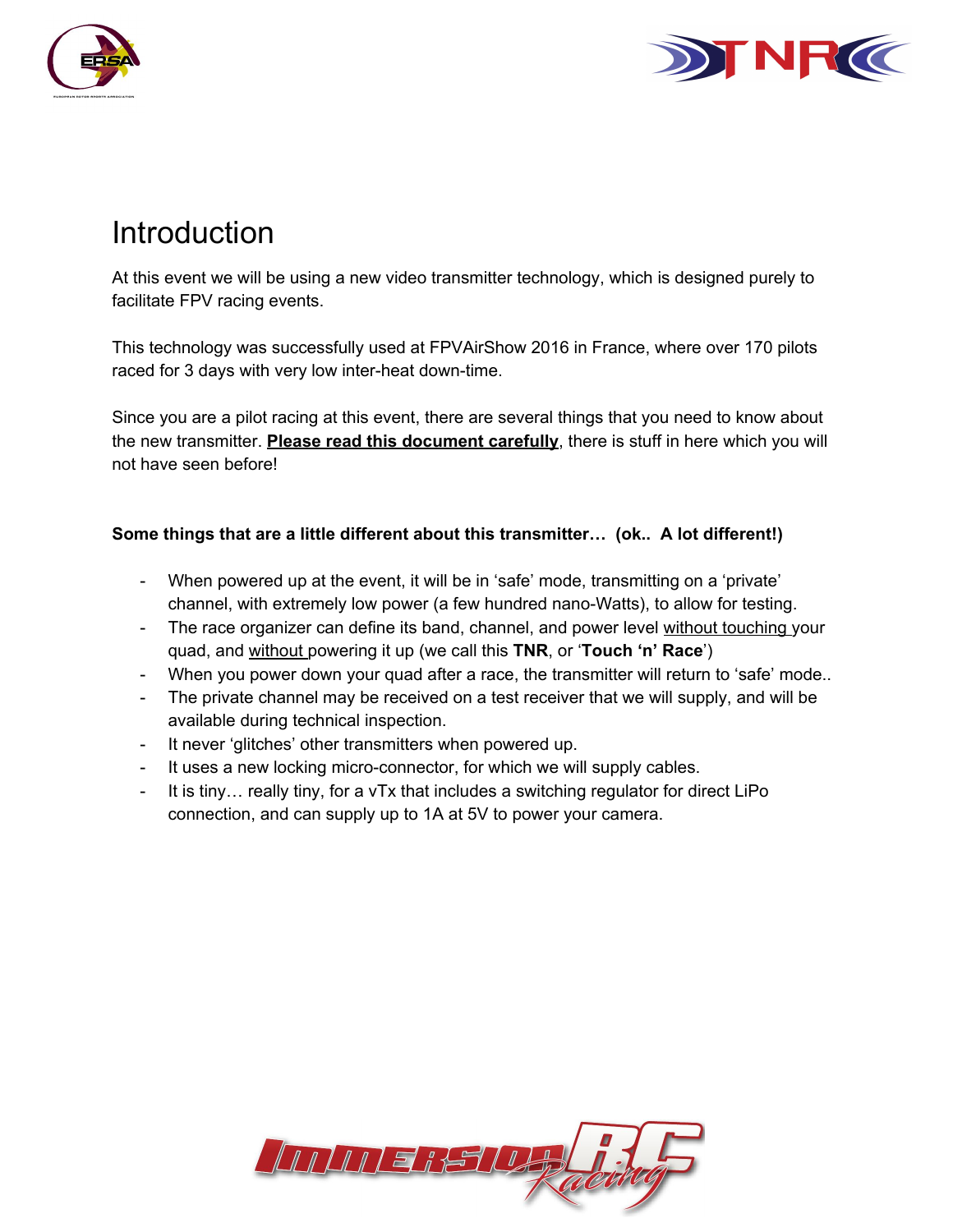



#### Hooking it up

There are two connectors on the Tramp HV one is the link to the TNR board.

The second connector has the pinout shown below. This is a locking JST-GH connector which has been supplied in the kit. A cable which terminates in bare-ends is supplied.

The Audio, and Telemetry wires may be ignored in most installs. Remove the pins from the connector for a clean install.



*Note that if you currently use a 5V-only transmitter, like the TBS Unify Pro, you may power the tramp through the +5V camera output, and bypass the regulator. Another Note: This photo shows the coaxial cable exiting through the side of the transmitter. On the final design, which will be used in NY, the cable exits from the end of the transmitter opposite the white connectors.*

### Mounting the Transmitter

The Tramp-HV's antenna connector should be rigidly mounted to the frame, so that crashes which knock the Tx antenna do not destroy the transmitter.

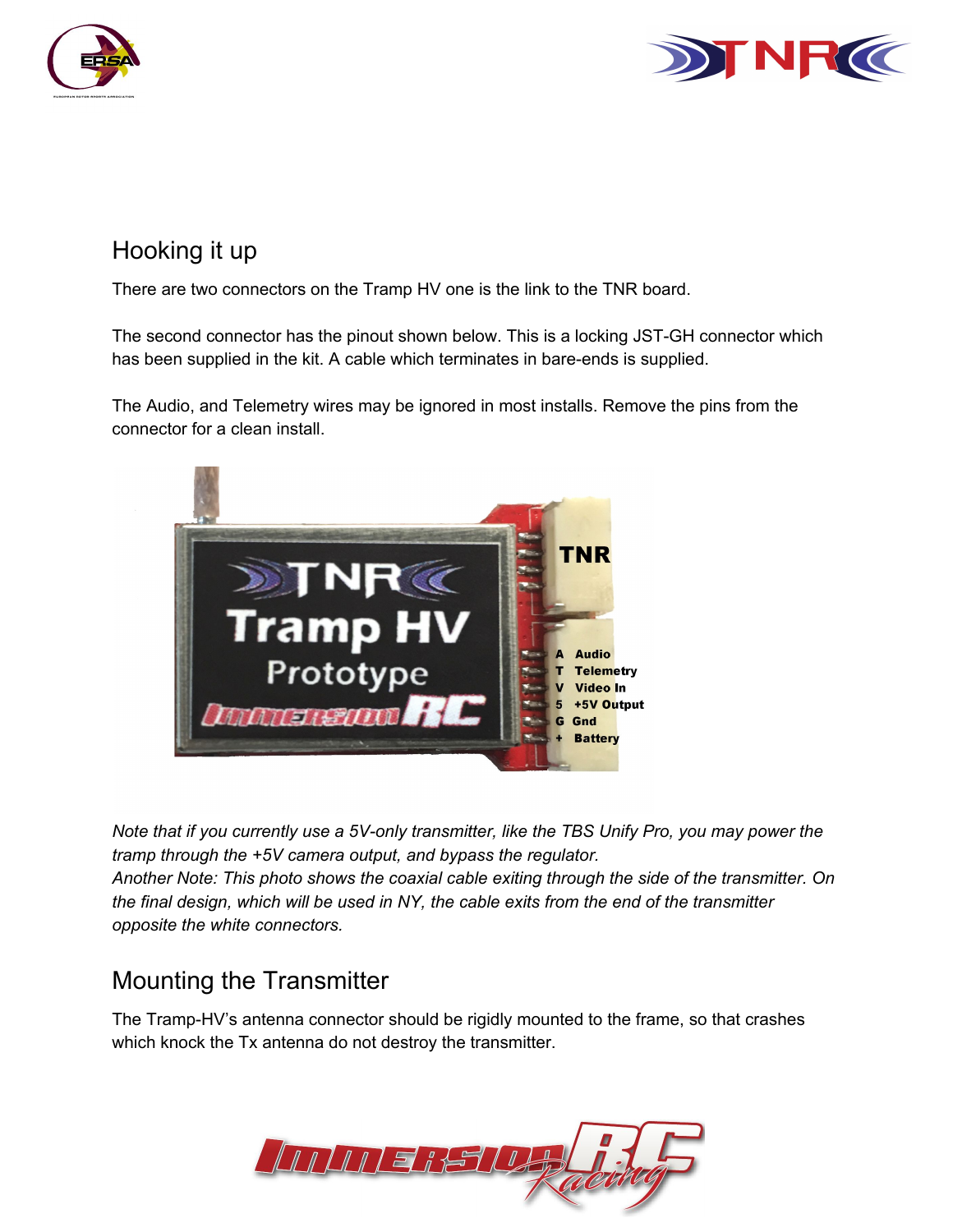



The transmitter will be supplied without a case, but with protective heat-shrink, and may be installed in the frame using double-sided tape.

#### Mounting the TNR board

The TNR board must be placed on your quad so that it is accessible to the race marshal. If you have a flat carbon fibre top plate (which is the case for 99% of the quads out there), you may stick it onto that plate with some thick double-sided tape (thin tape should not be used).



#### What if I have IRC/FatShark connectors and I hate soldering?

We will be supplying an adapter board to anyone who asks, with interface cable, to handle this situation.



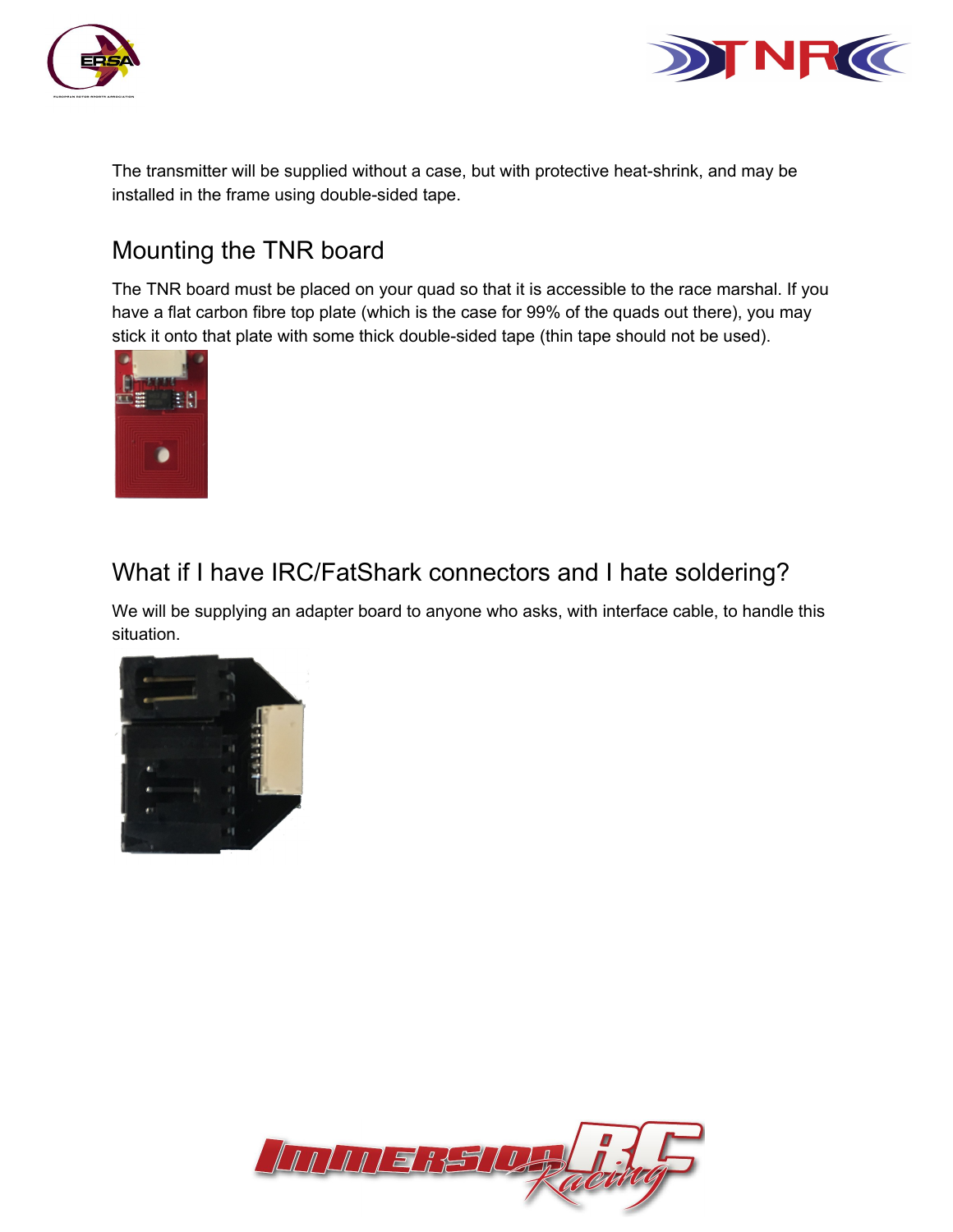



#### What about the Vortex?

Don't worry, we haven't forgotten the Vortex, but due to the integrated transmitter it is going to be a bit more work to install.

The Vortex will also use the new Tramp HV transmitter, with a supplied cable, which connects the 5-pin picoblade connector on the Vortex PDB to the Tramp.

The Tramp may be installed either inside the Vortex chassis, or outside. Inside is obviously preferred to protect the transmitter. For the Vortex 250, the MMCX > SMA cable may be removed, and the Tramp HV's SMA mounted in the same hole.

When installing the Tramp HV, the Vortex Tx module should be removed, no Vortex using the internal RF module should be powered up at the event.

Last note: it is not necessary to access the button on the Tramp during the event, so no problem to hide the transmitter inside the frame.

## TNR Sensor Sticker

Last Note, in order to help the race marshal to quickly locate your TNR sensor quickly, please attach one of the supplied stickers near the sensor:



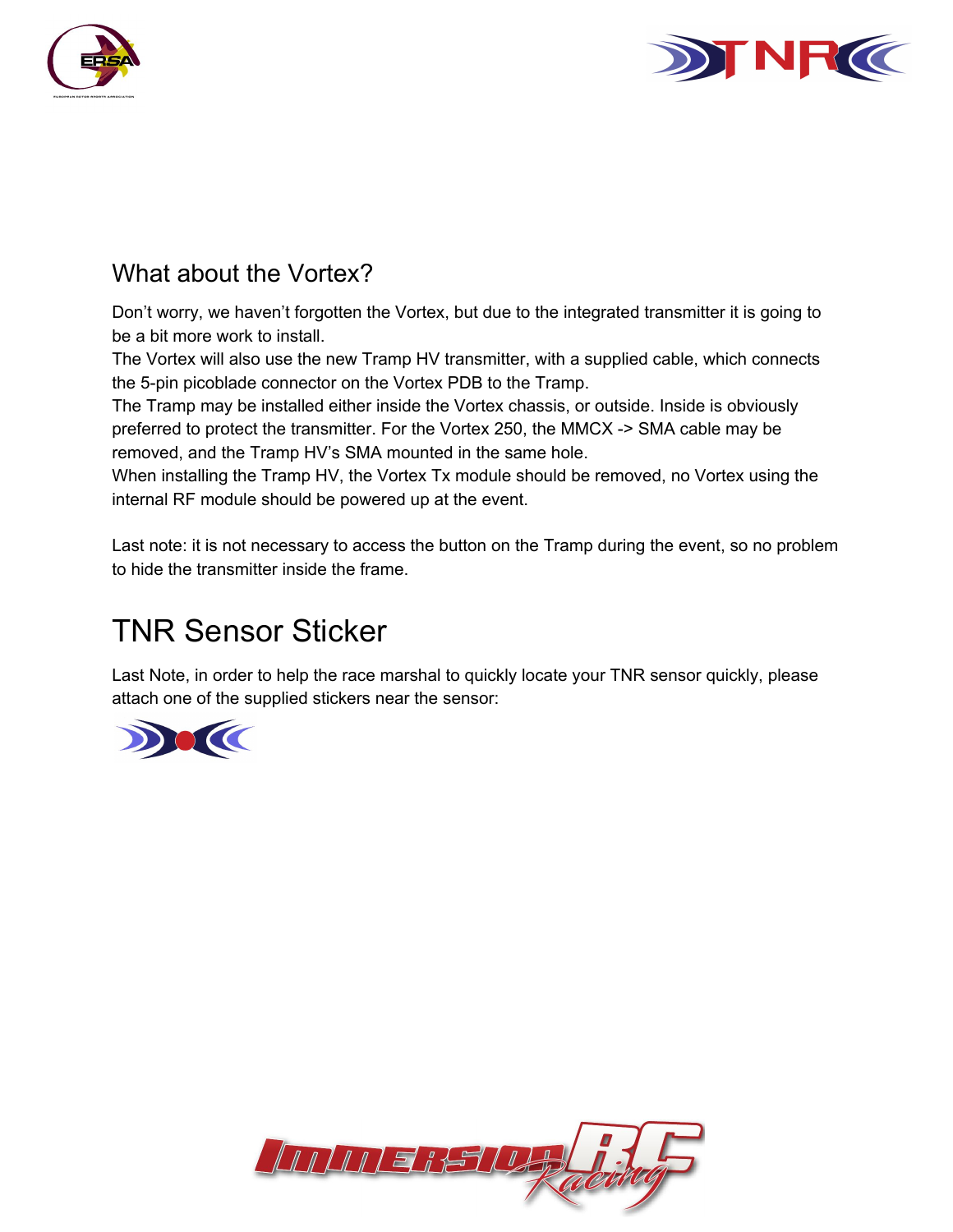



#### How does the Tramp-HV size compare with other vTx's?

The Tramp-HV PCB is 32mm x 14mm x 5mm thick. Weight is approx. 7.3g